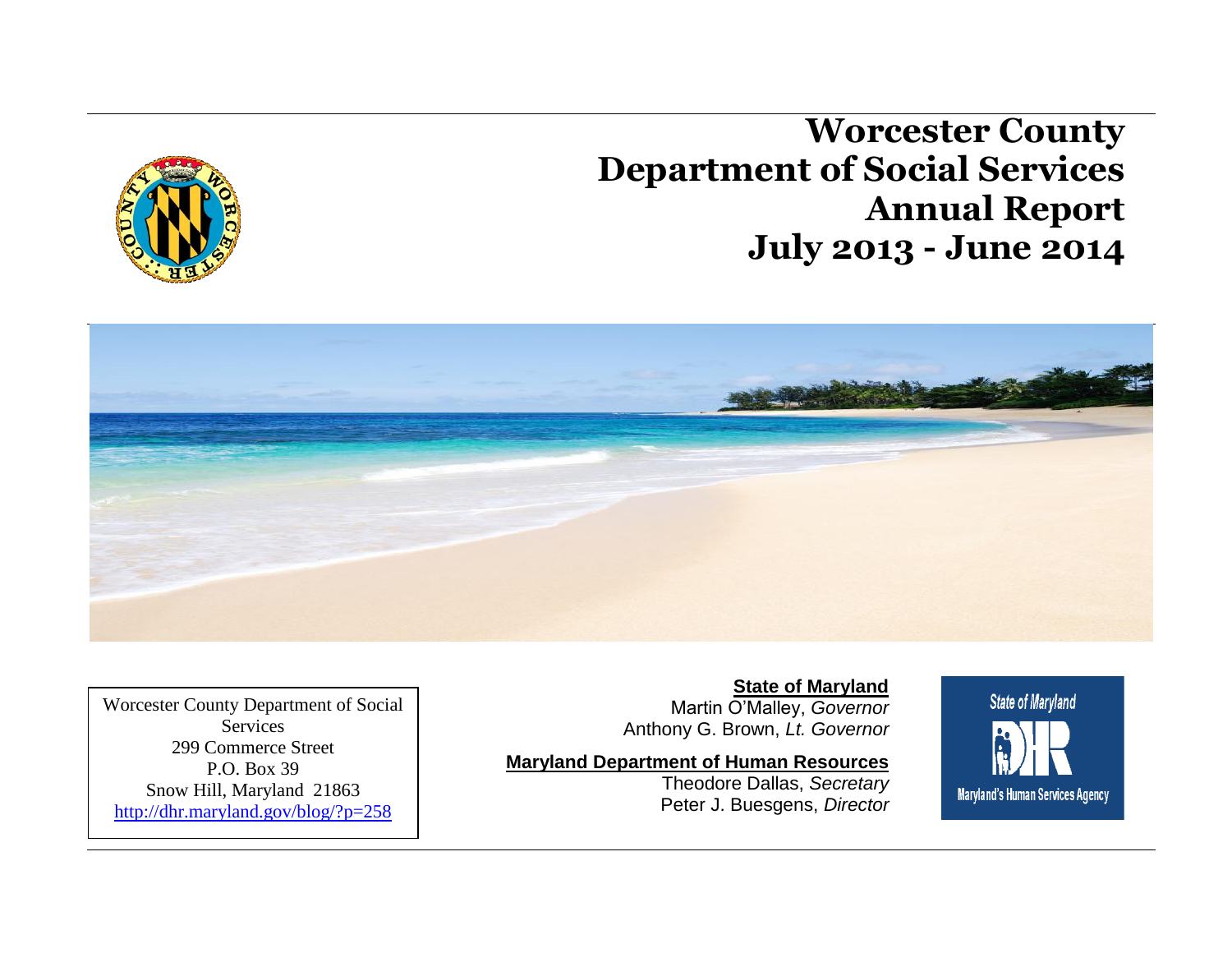# <span id="page-1-0"></span>**TABLE OF CONTENTS**

| Director's Message |  |
|--------------------|--|
|                    |  |
|                    |  |
|                    |  |
|                    |  |
|                    |  |
|                    |  |
|                    |  |
|                    |  |
|                    |  |
|                    |  |
|                    |  |
|                    |  |
|                    |  |
|                    |  |

#### **Vision**

WE ENVISION WORCESTER COUNTY AS A SAFE COMMUNITY, FREE OF EXPLOITATION, NEGLECT, AND ABUSE, WHERE INDIVIDUALS TAKE RESPONSIBILITY FOR THEMSELVES AND THEIR FAMILIES BY STRIVING FOR **INDEPENDENCE AND ACHIEVING SELF-SUFFICIENCY.** 

#### **Mission**

**WORCESTER COUNTY DEPARTMENT OF SOCIAL SERVICES IMPROVES THE QUALITY OF LIFE FOR CITIZENS OF WORCESTER COUNTY BY EMPOWERING INDIVIDUALS TO BECOME SELF-SUFFICIENT AND PRODUCTIVE, ASSURING** THAT PREVENTION EFFORTS PROTECT THE VULNERABLE, POOLING RESOURCES AND MAXIMIZING PARTNERSHIPS WHILE RESPECTING THE DIVERSE CULTURAL VALUES WITHIN THE COMMUNITY AND OUR AGENCY.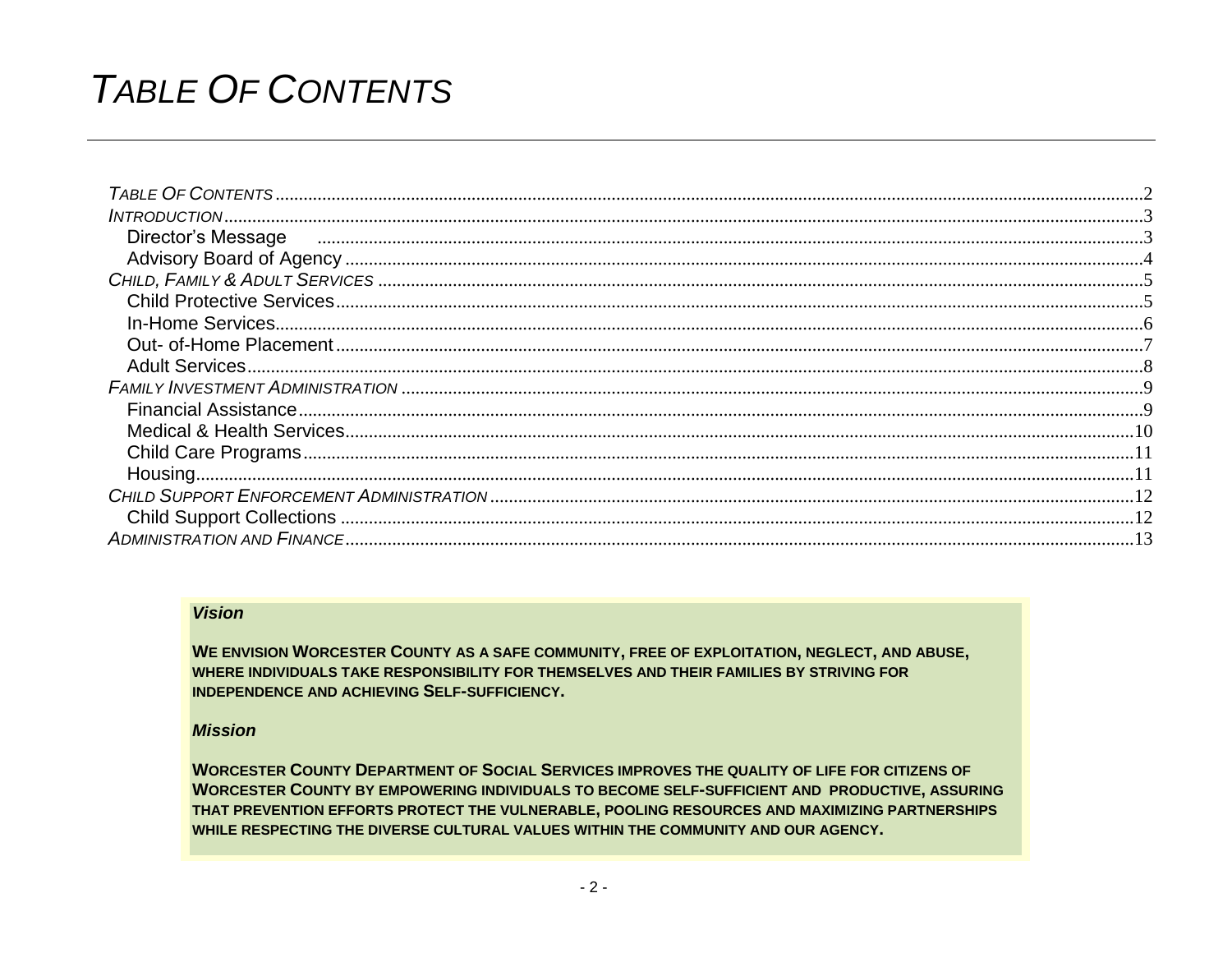## <span id="page-2-0"></span>*INTRODUCTION*

### <span id="page-2-1"></span>**Director's Message**

If I had to summarize FY2014 for the Worcester County Department of Social Services in a single phrase it would be "Adjusting to changing paradigms and the policies that follow." Nowhere was this more evident in the past year than in our Family Investment Unit. The Federal Government's push for Health Care reform resulted in the initiation of Maryland's Health Insurance Exchange January 1. This required our staff to train for; then implement the complex medical enrollment system devised. We then assisted hundreds of Worcester residents to obtain the medical coverage they needed. By June, the Maryland Insurance Exchange was scheduled for discontinuation and a better system, the Maryland Health Benefits Exchange, will take its place. These transitions are difficult for everyone, but especially our line staff who are charged with making these systems work for persons who are often not "system" or technologically experienced.



Within our Child Welfare Unit, the Child Protective Services Program also incurred a dramatic shift in service parading that changed how we practice on a day-to-day basis. The State's Alternative Response Program was implemented this past year in order to improve our ability to better engage families in the process of healthy change. Rather than approaching families in need in a forensic/investigative manner, CPS workers, in some instances where risk is initially assessed as low, now focus more on a problem solving approach. Our initial results seem promising and we are encouraged that we will have a better chance to partner with families in the goal of achieving safe home environments for children.

In Child Support we continued to work with our non-custodial parents in an attempt to help them access the services/goods they needed to enable them to consistently support their children. In 2014 though, we put renewed focus on holding those parents able, but not willing to pay their support accountable. Although there are limits to what we can do to motivate absent parents to fulfill their parental responsibility, we have challenged ourselves to do whatever we can to ensure children receive the support they require form both parents.

Finally, our Administrative Unit has had a busy year working to improve efficiency by implementing newer technology into our business practices. The biggest impact was experienced through implementation of Maryland's new State Personnel System. This system fully automated many human resource functions (recruitment, time sheets, etc.) while also giving all Maryland Department Human Resource offices a common IT system to work from. This common/shared system will greatly enhance the State's ability to access vital personnel information. In turn this data will be used to obtain greater efficiency and better serve employees and ultimately, our community.

I believe it is a fair bet this type of adjusting to changes in our environment will be continued well into FY2015. Fortunately, we at Worcester DSS (to paraphrase Bertha Calloway) realize "we can't change the direction of the wind, but can only adjust our souls to reach our desired destinations."

I would like to thank our staff at the central DHR office, the Worcester County Commissioners and our community partners for their support and assistance in helping Worcester DSS protect the vulnerable and promote independence for the citizens of Worcester County and I look forward to our continued good works in the future.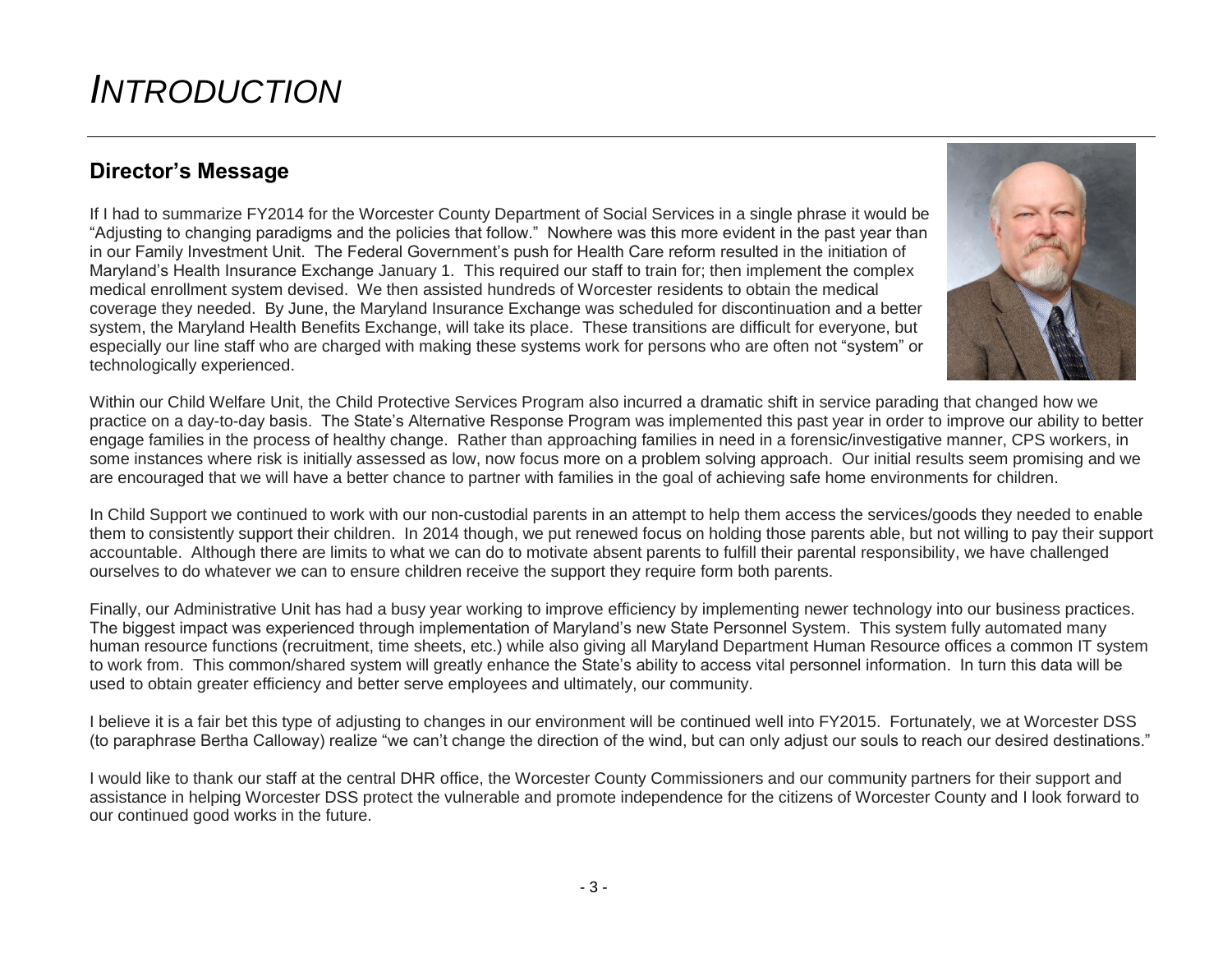## <span id="page-3-0"></span>**Advisory Board of Agency**

Members of the Worcester County Department of Social Services Advisory Board are volunteers appointed by the Worcester County Board of County Commissioners to serve a term of three years. Their many duties include reviewing the Department's programs, assessing the need for new programs and additional resources, advocating for resources from local and state government and promoting awareness of services provided by the Department.

#### *FY2013-FY2014 Board members:*

*Nancy Howard, Chair*

*Commissioner Judy Boggs, Ex-Officio*

*Arlette Bright Cathy Gallagher Nancy Dorman Jeff Kelchner Emma Klein Wes McCabe Laura McDermott Judy Stinebiser*

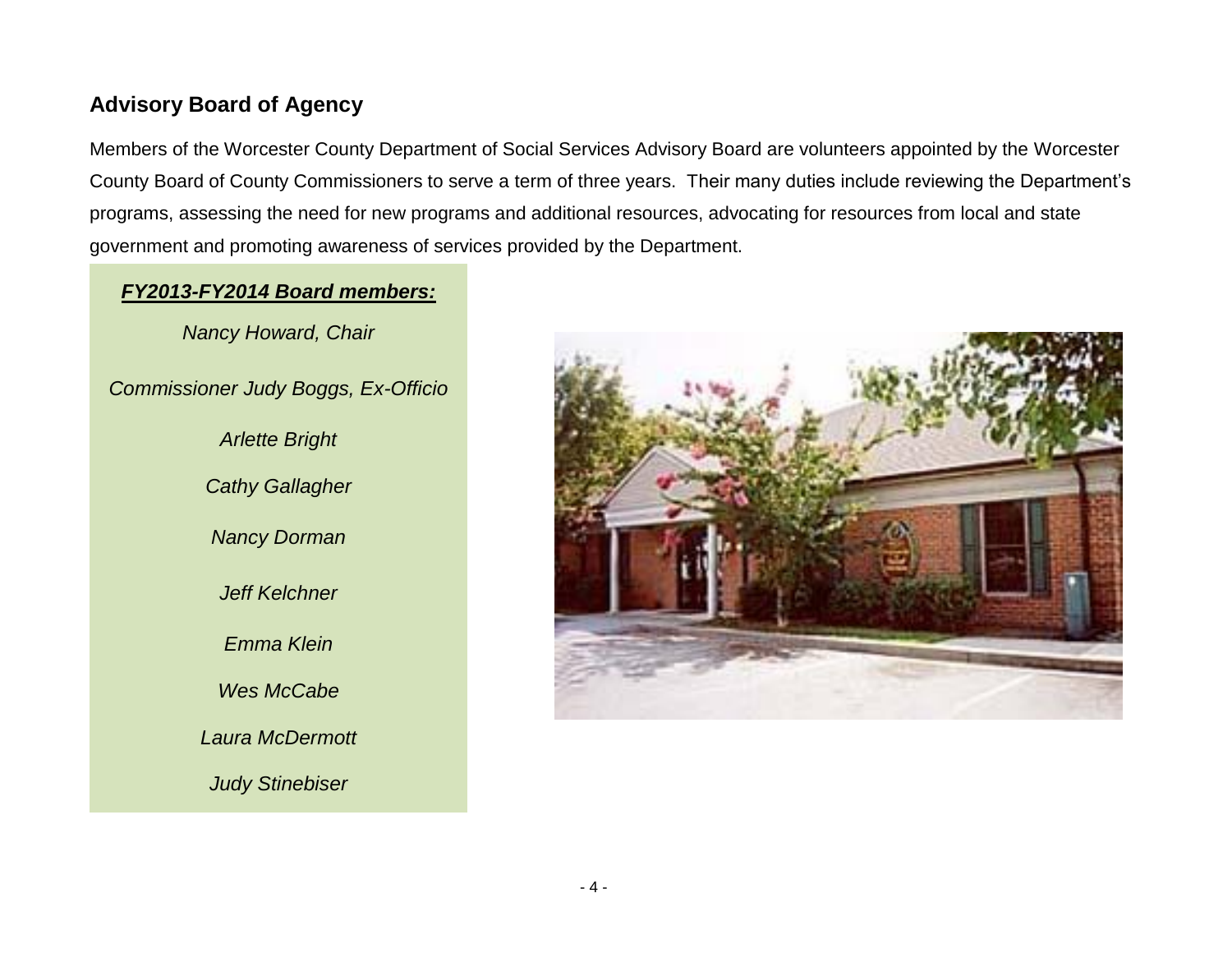# <span id="page-4-0"></span>*CHILD, FAMILY & ADULT SERVICES*

## <span id="page-4-1"></span>**Child Protective Services**

It is required by law to respond to all reports of suspected child abuse and/or neglect. Child Protective Services workers are responsible for assessing and taking steps to ensure the safety of children. Only 16 children who received these services for FY14 entered foster care.

Accepted investigations FY14

- 66 Physical Abuse
- 45 Sexual Abuse
- 132 Neglect
- 1 Mental Injury
- 56 Referrals from other Agencies (ROA's)
- 44 Alternative Response (AR)
- 46 Non-CPS (512/domestic violence)



~ The Child Protective Services Unit started the new Alternative Response process on April 1, 2014. The unit attended trainings and has implemented the changes associated with the process. The unit is embracing the changes and adjusting well. Workers have had mostly positive feedback from customers regarding Alternative Response. Workers continue to hone their skills in hopes of further engaging their families for more positive outcomes.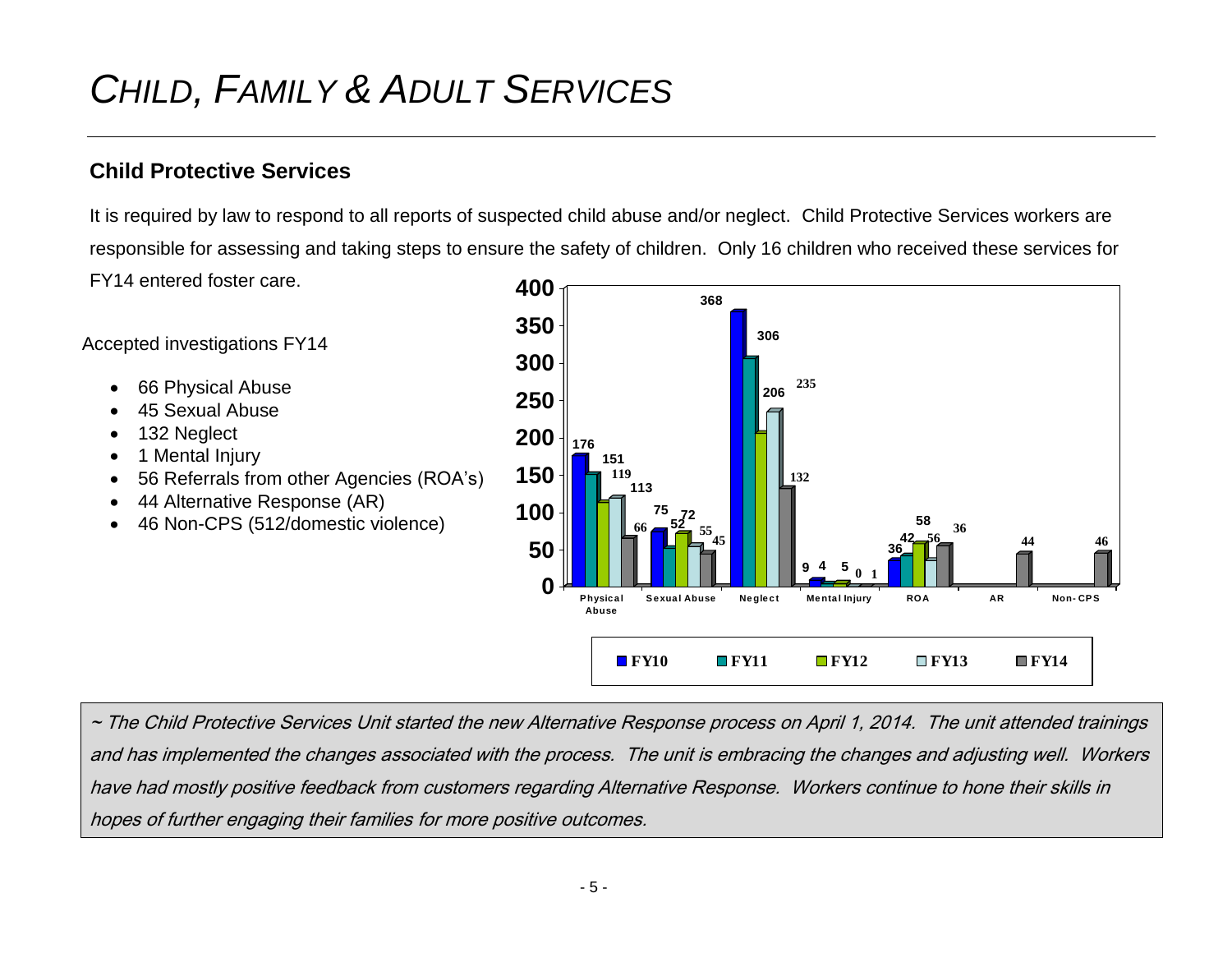### <span id="page-5-0"></span>**In-Home Services**

In–Home Family Services is a time-limited service designed to develop positive, nurturing parent-child relationships to families whose children are at risk of out-of-home placements. The main purpose is to promote the safety and well-being of children and their families. In-Home Family Services provides direct services as well as referring families to community resources to enhance the overall health of the family. In FY14, In-Home Services provided as follows:

- 11 families with 22 children received Services to Families with Children
- 21 families with 61 children received Family Preservation Services
- 182 families with 372 children received Consolidated Services

Only 9 children who received the above services for FY14 entered foster care



~ When the In-Home Services Supervisor began managing the unit in January 2014, the workers were struggling with getting information into MD CHESSIE. The cases were not up to date as contact notes were not being entered timely and case reconsiderations were not completed according to the program policy. Because of the intensity of the work that is being done with the families and the time spent out in the field, it is difficult for some workers to manage their time to ensure that the documentation is completed in a timely manner. The caseworkers have worked very hard at getting their cases up to date. As of 7/1/2014, 90% of the workers have all of their cases up to date. This is certainly a major accomplishment for the unit and I applaud all of their efforts.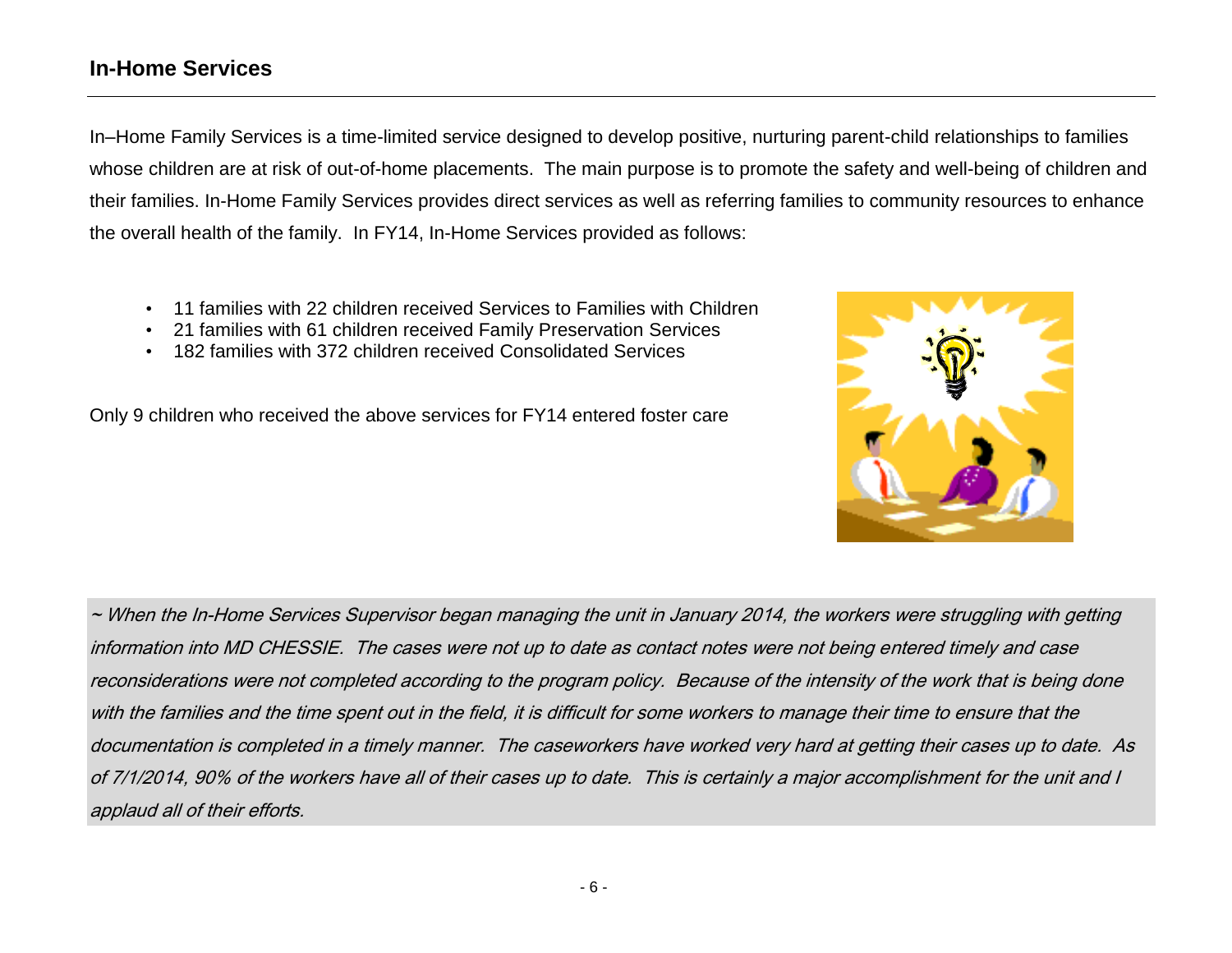### <span id="page-6-0"></span>**Out- of-Home Placement**

Out–of–Home Placement Services provides services to children who have been removed from their homes due to abuse or neglect. The main purpose is to provide a safe and stable environment for the child. This can be established through foster care or adoption, placement with relatives or reunification of children with their parents once they can provide a healthy home environment.

#### **Out-of-Home Placement Services for FY14**

- 25 Out of Home services for children needing protection
- **Reunifications**
- 8 Finalized Adoption



~ The Out-of-Home Service Unit has assisted in finalizing 8 adoptions from July 2013 through June 2014. This is quite an accomplishment given the many legal barriers the unit faced and has had to persevere through. The unit has remained compassionate in working with the foster children and families. They have worked with limited resources on the shore and linked with private agencies to secure the level of supportive services the children needed, as well as worked in a partnering fashion with the Worcester County Homes to find permanent homes for children in care. All 8 children were kept in their County of origin and adopted by Worcester County families. Out of the 8 cases, 3 were sent up to the appellate court following TPR being granted and all TPR's were upheld. Reaching this major accomplishment has been what is in the children's best interest and exceeded the State's established goal of 5 adoptions for FY14.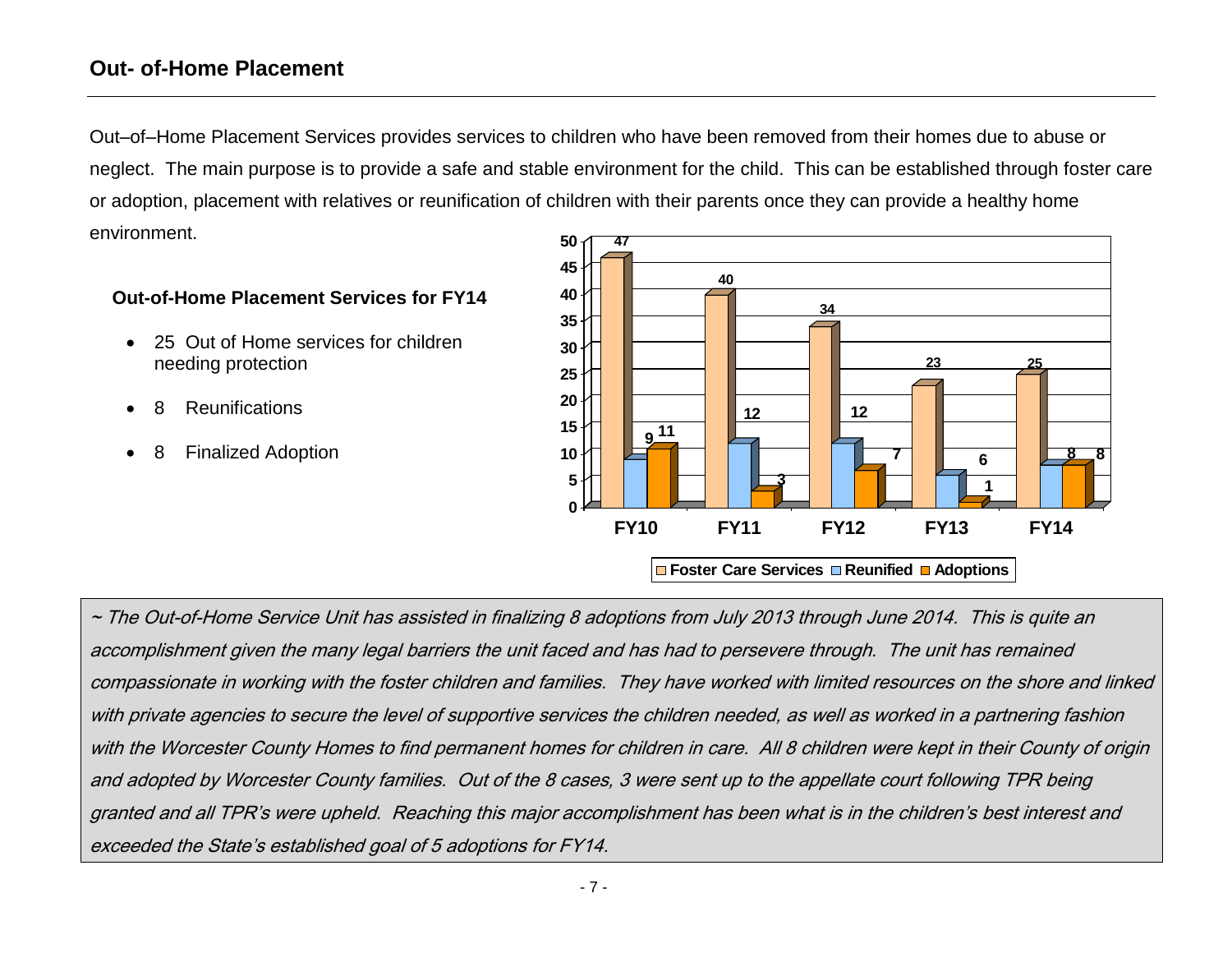<span id="page-7-0"></span>• Adult Protective Services

APS investigated and/or provided continuing services to reduce the risk of abuse, neglect, self-neglect or the exploitation of 93 vulnerable adults in FY14.



- The Adult Public Guardianship Program served 5 clients as of June 30, 2014. This program protects the person and interests of a vulnerable adult at risk by the court appointment of guardianship to Worcester County DSS as a last resort to enable them to make critical life decisions on the client's behalf. A service plan is sanctioned by the court; then both they and DSS implement and monitor the case for the effectiveness and continued need of guardianship.
- The Project Home Program assisted 2 adults with disabilities or mental illness by placing them in supervised housing where they receive room, board, personal care, and assistance with other daily activities.
- Respite Care Services were provided for 12 families. These services are for the adult caretaker of disabled clients.
- Social Services to Adults (SSTA) case management services were provided to 72 disabled and elderly adults as of June 30, 2014. Staff provided counseling, advocacy, case management, and referral services to assist adult customers function independently in the community.
- In-Home Aide Services were provided to 34 individuals. These services provide personal care, household and therapeutic services to elderly or disabled customers in their homes, enabling these clients to remain living at home rather than being institutionalized. As of June 30, 2014 there were 33 clients on a waiting list for these services.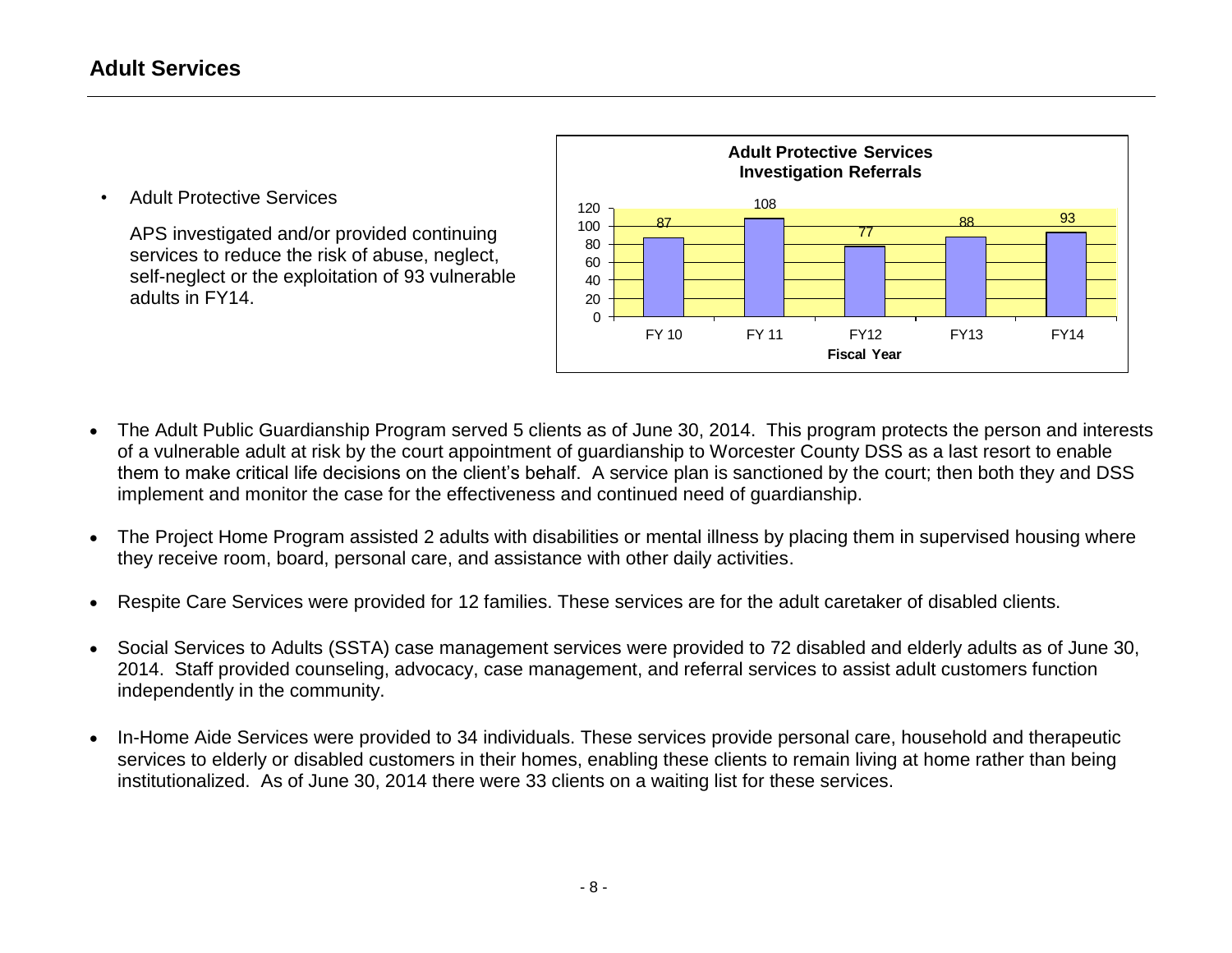# <span id="page-8-0"></span>*FAMILY INVESTMENT ADMINISTRATION*

Each Family Investment program has different technical and financial eligibility/guidelines that must be met before a customer can be eligible to receive benefits under these programs. Some of these programs are federally funded only, others are state and federally funded, and one is fully state funded. The criteria varies greatly in terms of what the income and resource limits are, what income must be counted, what income may be disregarded, and what deductions, if any, may be applied. The next several pages list the Family Investment programs offered at our Department.

### <span id="page-8-1"></span>**Financial Assistance**

The Family Investment Division administers a number of financial assistance programs that support low-income families and individuals. The programs provide a safety net for vulnerable Worcester County citizens who do not have other sources of income. These programs include:

*Temporary Cash Assistance (TCA)*

This program offers time limited financial assistance for families with children. Requirements may include cooperation with Child Support Enforcement and Employment Services. Sixty-four TCA recipients have been placed in jobs with an average wage of \$10.08 per hour, which exceeds our FY2014 job Placement Goal by 3 placements.

*Welfare Avoidance Grants (WAGs)* 

This program provides a one-time authorization of funds to alleviate a crisis which might result in a family becoming dependent on TCA. In FY14, WAGs totaling \$64,759 were issued to assist 32 families.

*Emergency Assistance for Families with Children (EAFC)* 

This program helps families with dependent children resolve crisis situations such as evictions and utility cut-offs. Burial assistance provides limited assistance for eligible individuals. EAFC grants of \$8,033.00 were issued to 25 families facing such issues.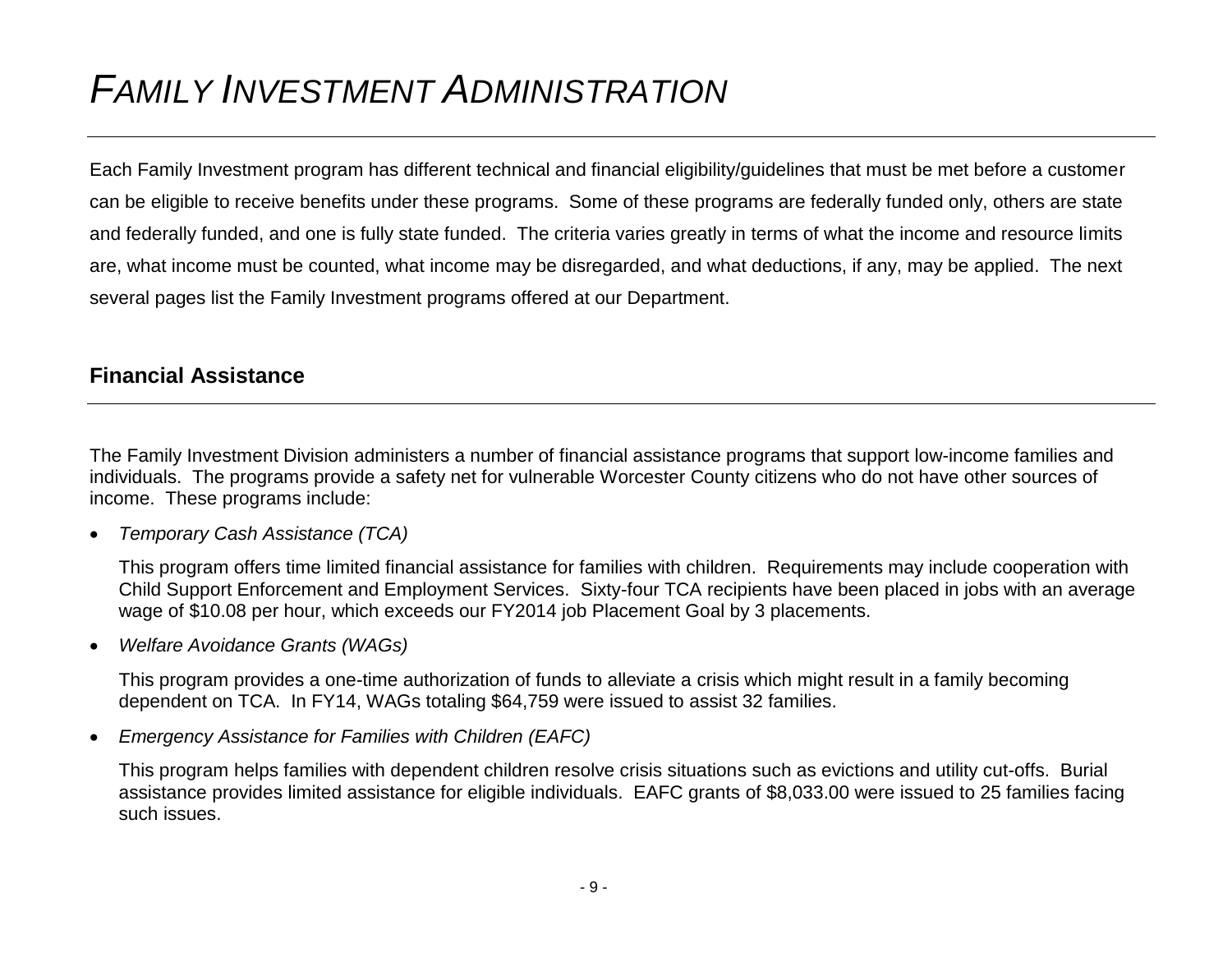#### **Financial Assistance (continued)**

*Temporary Disability Assistance Program (TDAP)* 

This program provides financial assistance to low-income adults with disabilities who meet certain medical qualifications. Benefits were issued to an average of 110 cases per month in FY14.

*Supplemental Nutrition Assistance Program (SNAP)*

This program provides benefits enabling households to supplement their food budgets. An average of 3,844 cases was worked each month by this program during FY14. These benefits averaged \$856,500 per month for a total of \$10,278,000 annually.

### <span id="page-9-0"></span>**Medical & Health Services**

Medical Assistance programs are administered by the Department of Health and Mental Hygiene (DHMH). Worcester County

Department of Social Services establishes eligibility for these programs but does not disperse the funds to pay for services.

*Medical Assistance SSI Program* 

This program provides Medical Assistance coverage to customers who receive Supplemental Security Income (SSI) benefits from the Social Security Administration. There were 767 active cases at the end of FY14.

*Medical Assistance – Long Term Care Program* 

This program assists individuals residing in long-term care facilities with medical expenses and other cost of care. There were 181 active cases at the end of FY14.

*Medical Assistance – Community Program* 

This program serves low-income families and individuals who are aged, blind, or disabled. Services were provided to an average of 3,123 adults and children monthly.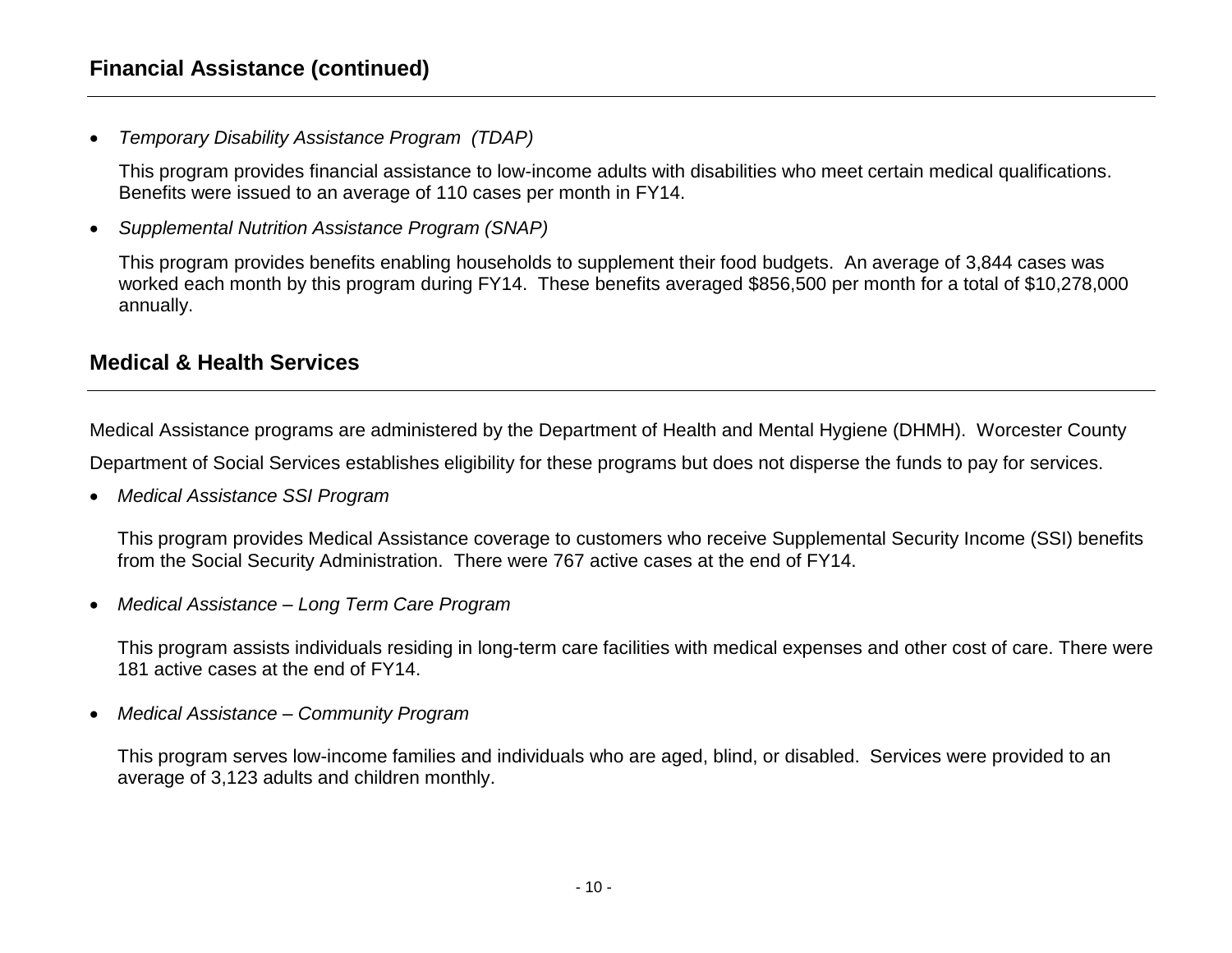*Maryland Children's Health Program (MCHiP)* 

This program provides Medical Assistance coverage to children and pregnant women who meet financial eligibility requirements. There was a monthly average of 589 cases in FY14.

*Public Assistance to Adults (PAA)* 

This program provided cash assistance for a monthly average of 10 adults who are physically and/or mentally disabled residing in supported living arrangements.

## <span id="page-10-0"></span>**Child Care Programs**

*Purchase of Care (POC)*

This program assisted an average of 106 families monthly with the cost of childcare during FY14. There are no families presently on the waiting list at the end of FY14. This program is scheduled to transition to the Board of Education late in FY2015 or later.

## <span id="page-10-1"></span>**Housing**

The Worcester County Department of Social Services Housing staff work to stabilize housing and prevent homelessness for the low-income and most vulnerable Worcester County residents. The case managers assist these residents facing a housing crisis with financial aid and other resources. The array of services include: eviction prevention, foreclosure prevention, help with security deposit or first month's rent, emergency motel placement, case management and budgeting.

The Worcester County Family Investment Administration has consistently met application compliance goals despite numerous obstacles including heavy caseloads, new staff, and implementation of health Care Reform. Staff was recently awarded the Department's Silver Spoon Award for meeting goals in application timeliness, pre-review and SNAP challenge participation.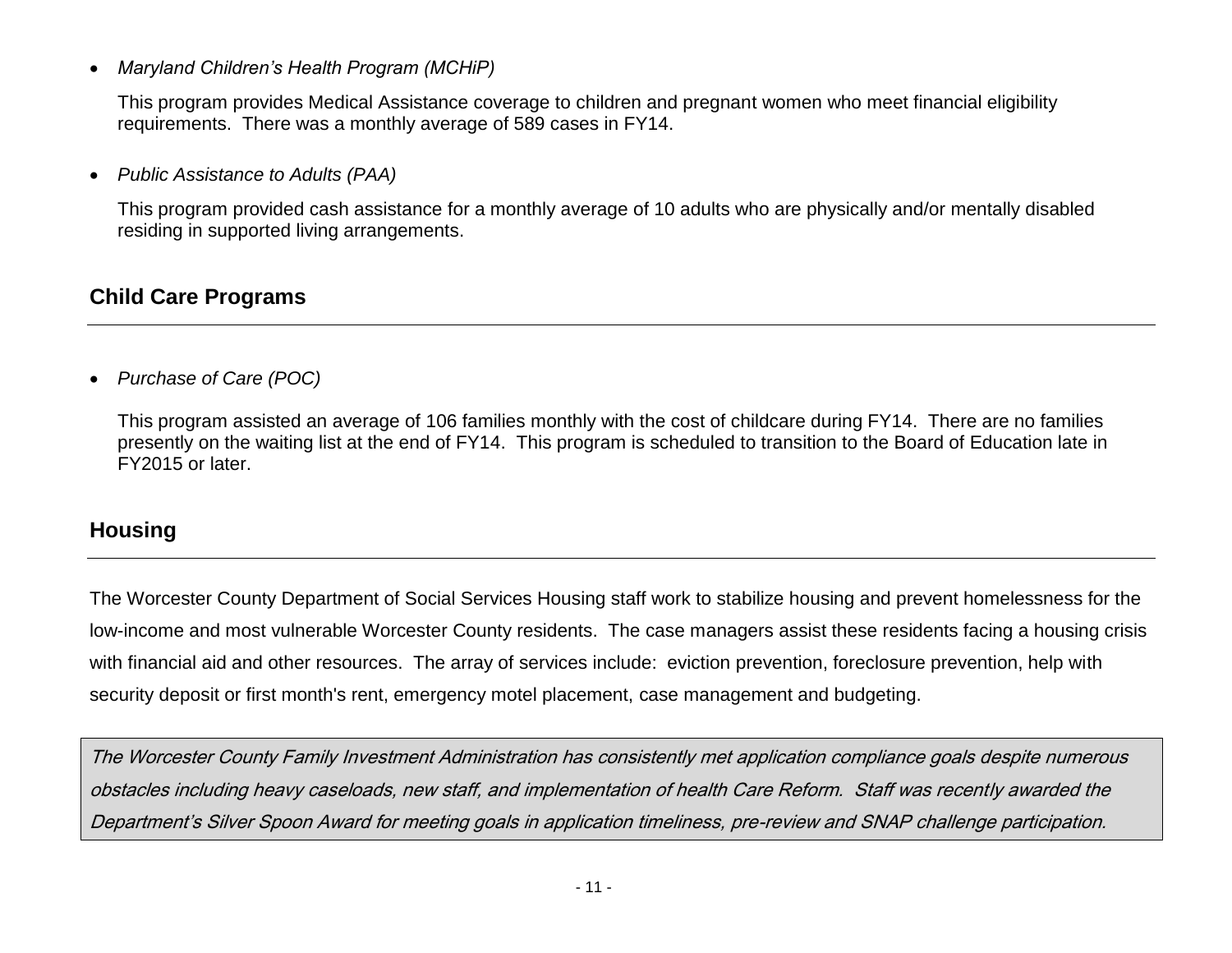# <span id="page-11-0"></span>*CHILD SUPPORT ENFORCEMENT ADMINISTRATION*

## <span id="page-11-1"></span>**Child Support Collections**

Six (6) agents managed 1,658 cases in fiscal year 2014, of which 1,472 have orders (88.78%) Amount disbursed — \$3,162,683 (July 1, 2013 through June 30, 2014) Tax intercepts — \$244,783 (July 1, 2013 through June 30, 2014) Children with paternity established — 1,231 (101.99%)

~ The Worcester County Child Support Office has had great success during the past year with the Financial Institution Data Match program. This program identifies financial accounts owned by non-custodial parents who are delinquent in their child support obligations. These accounts are subject to garnishment to satisfy arrears owed in child support cases. In one specific case, the amount of \$11,373.00 was collected in January 2014 and distributed to the custodial parent of a 7 year old daughter. The non-custodial parent resides in Florida and all other enforcement actions through the State of Florida had been unsuccessful. This lump sum payment was the first payment received in this case in a year.

<span id="page-11-2"></span>~ Over many years the Worcester County Child Support Office struggled to get a non-custodial parent to pay regular child support payments. Because of this she accrued a balance of over \$13,000.00. Criminal charges were filed and she even received and served a one-year sentence. However, in January 2014, she was signed up for the Payment Incentive Program which encourages obligors to make consistent payments by reducing a portion of the arrears due to the State. Payments have been received every week since the agreement was made.